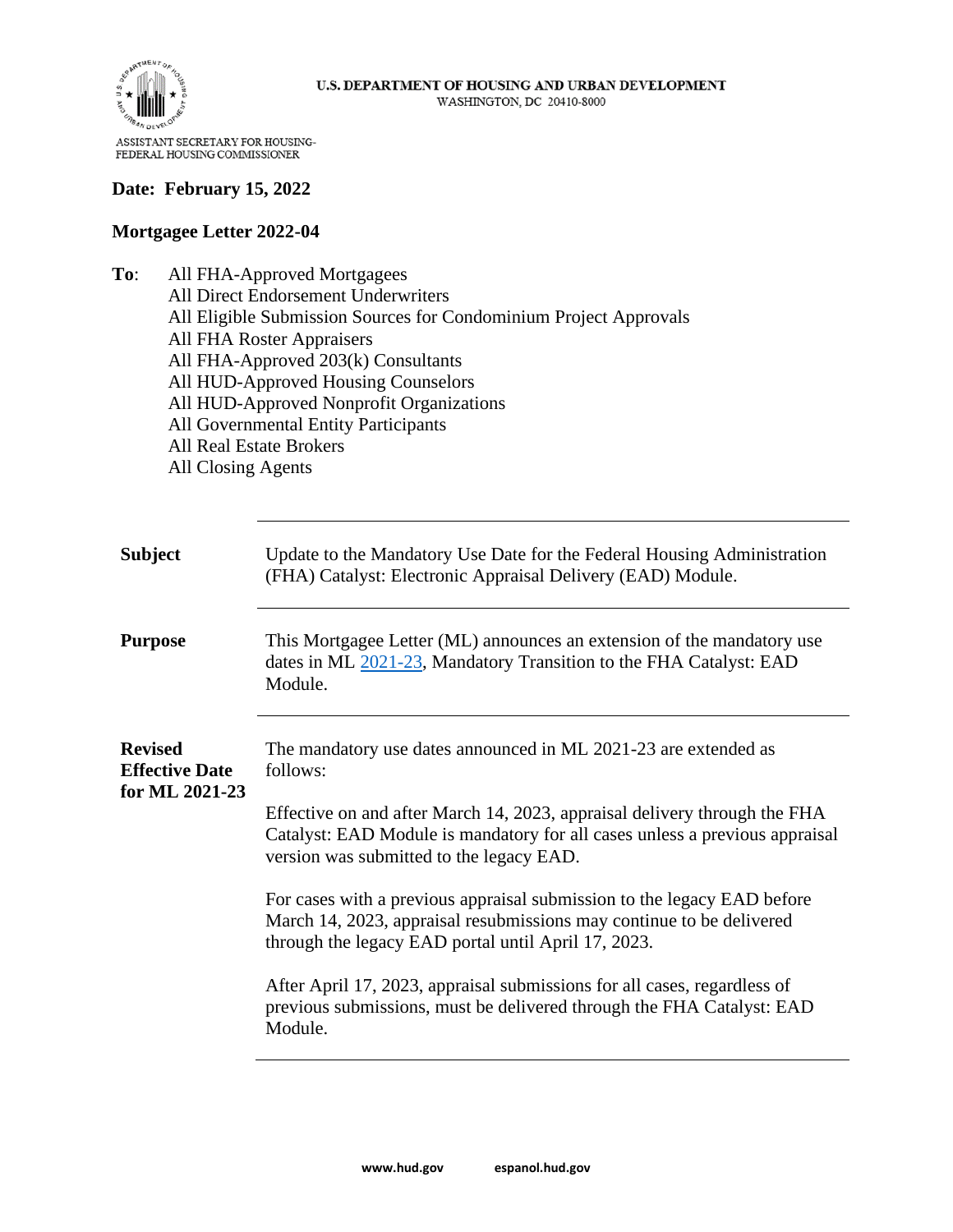## **Mortgagee Letter 2022-04,** Continued

| <b>Public</b><br><b>Feedback</b>         | HUD welcomes feedback from interested parties for a period of 30 calendar<br>days from the date of issuance. To provide feedback on this policy<br>document, please send feedback to the FHA Resource Center at<br>answers@hud.gov. HUD will consider the feedback in determining the need<br>for future updates.                                                                                                                                                                                                                                                       |
|------------------------------------------|-------------------------------------------------------------------------------------------------------------------------------------------------------------------------------------------------------------------------------------------------------------------------------------------------------------------------------------------------------------------------------------------------------------------------------------------------------------------------------------------------------------------------------------------------------------------------|
| <b>Affected</b><br><b>Programs</b>       | These changes apply to FHA Single Family Title II Forward and Reverse<br>Mortgage (HECM) Programs.                                                                                                                                                                                                                                                                                                                                                                                                                                                                      |
| <b>Background</b>                        | On September 15, 2021, HUD announced the mandatory use date for the<br>FHA Catalyst: EAD Module for all Single Family origination appraisal<br>deliveries as well as the expanded availability of the FHA Catalyst: EAD<br>Module for the delivery of Home Equity Conversion Mortgage (HECM)<br>appraisals. This transition is part of FHA's information technology<br>modernization initiative which seeks to integrate FHA systems to the FHA<br>Catalyst platform.                                                                                                   |
|                                          | FHA stakeholders have expressed concern with the existing timeline for the<br>mandatory use of FHA Catalyst: EAD. FHA acknowledges and is receptive<br>to the comments shared by these industry partners. Therefore, FHA is<br>extending the mandatory use date of the FHA Catalyst: EAD Module.<br>During this additional period, Mortgagees and Technology Service<br>Providers are encouraged to continue their integration with and usage of the<br>FHA Catalyst: EAD Module for all forward and HECM Single Family<br>origination electronic appraisal deliveries. |
| <b>Paperwork</b><br><b>Reduction Act</b> | The Information Collection requirements for the FHA Catalyst: EAD<br>Module is pending OMB approval. In accordance with the Paperwork<br>Reduction Act, HUD may not conduct or sponsor, and a person is not<br>required to respond to, a collection of information unless the collection<br>displays a currently valid OMB Control Number.                                                                                                                                                                                                                              |